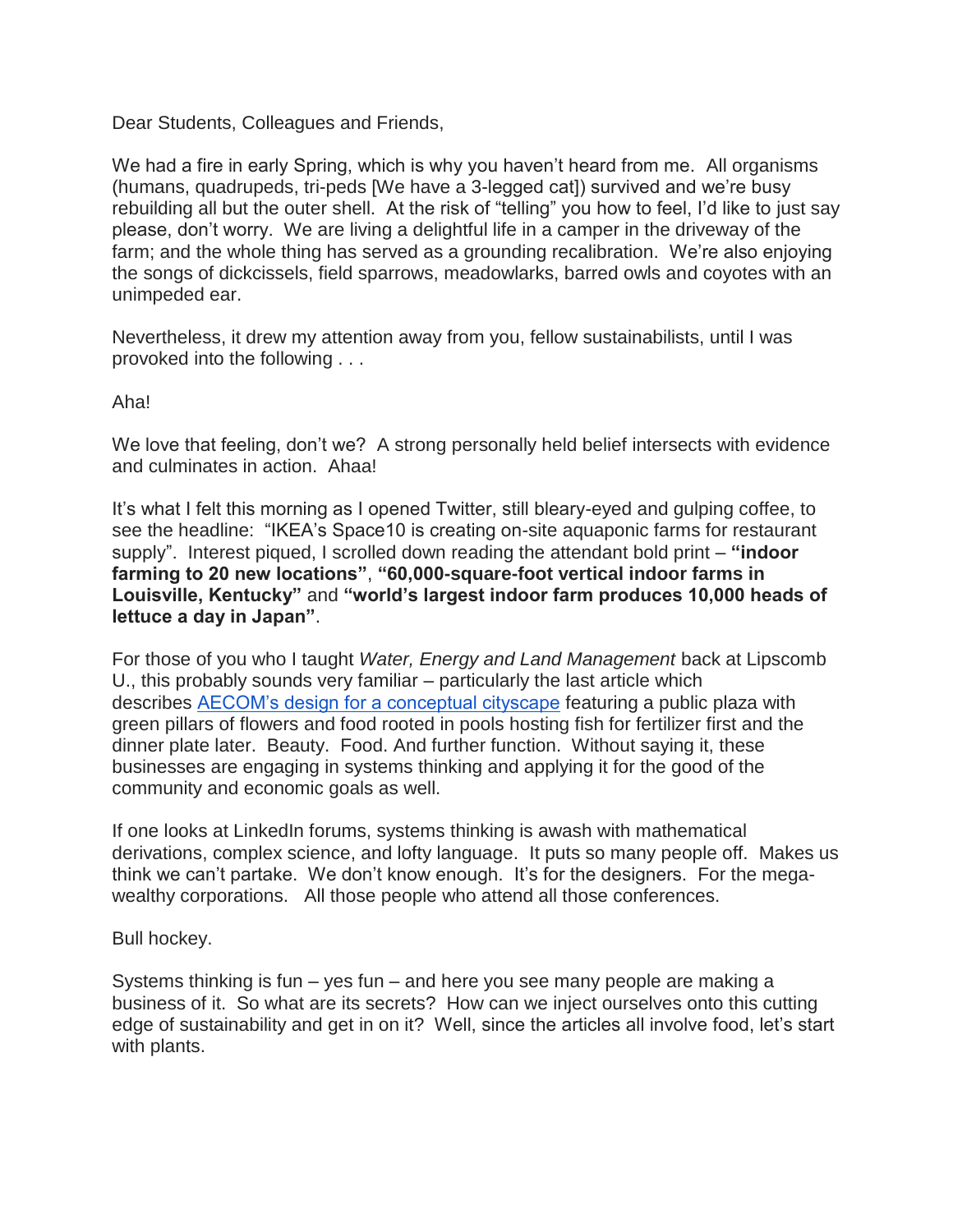Of course plants are not the root (Sorry!) of systems thinking, but since we see them every day they're relatable and we can use them for our base of discussion. Of course, both they and the ecosystems they are part of are subject to the way the earth works, so we'll start there. After all, if we didn't have our Earthly system, where would we be? We live on a big rock ball with crusty, outer layers formed of all those rocky materials along with additional components of the life forms up above – after they've lived life and returned to ground to be recycled. Ashes to ashes. Dust to dust. There's the start of a system right there – a group of items all with their own individual functions and yet all in relationships with each other, operating in their own cycles and yet in concert with one another. (Hold up there – not necessarily in concert, right? Let's be intentional here and just say, in relationship with one another. OK, continue.)

Now, all that dust would float up into the atmosphere if we didn't have gravity. You all know gravity. (I'm getting to know it more intimately every year.) It's fairly critical to our existence for many reasons; but let's isolate that dust-and-dead-critter-blend element of the surface we trample. It hangs around because of gravity and creates a substrate in which plants can grow and derive nutrition. It also makes a convenient walking surface. Add to that the sun, atmosphere and water which make this big blue ball the color it is and you have a pretty amazing interactive system which has functioned over eons to support life on this planet.

Now that we've established the key components of this system, let's look at why this new way companies are interacting with plants is so exciting. In the old days (and by that I mean pre-sustainability thinking/acting) we tended to use plants for a single purpose. First, we used them for food. Over time and still primitively, we began using them for shelter. About 2800 B.C., we began using them for their beauty. Let's refer to each of these specific uses as a "stocks". Over time plants as a food stock would sometimes be abundant and other times scarce, creating a flow. So it is with stocks; partially because of all those relationships and cycles we were talking about earlier.

In very recent times, we began recognizing the stock of plants and their inherent usefulness in creating green infrastructure to cool buildings, block wind and even more recently, absorb or detain water. Fewer people (but a growing count) have even started using them purposefully for their health benefits of oxygen production and proximity benefits for mental health. In a system though, and in nature, the most efficient systems use multi-functional thinking and design. Cycles are leveraged. Actions which recognize and integrate interdependence and interconnectedness of multiple stocks enhance healthy flows. So, instead of just landscaping or growing a crop out on a farm, why not do both or create some other utility or beauty? The requirements, cycles and feedback loops all entail the same amount of energy, but instead of serving one goal we can serve many. If we direct the stock of human labor toward this end we increase the stock of possibilities. Wow.

Let's take a look at one of those possibilities. I won't have to write very long or press pen to paper very hard for those of you reading to underscore the challenges of overpopulation. In addition to the deeper challenges of currently, 7.4 billion people on our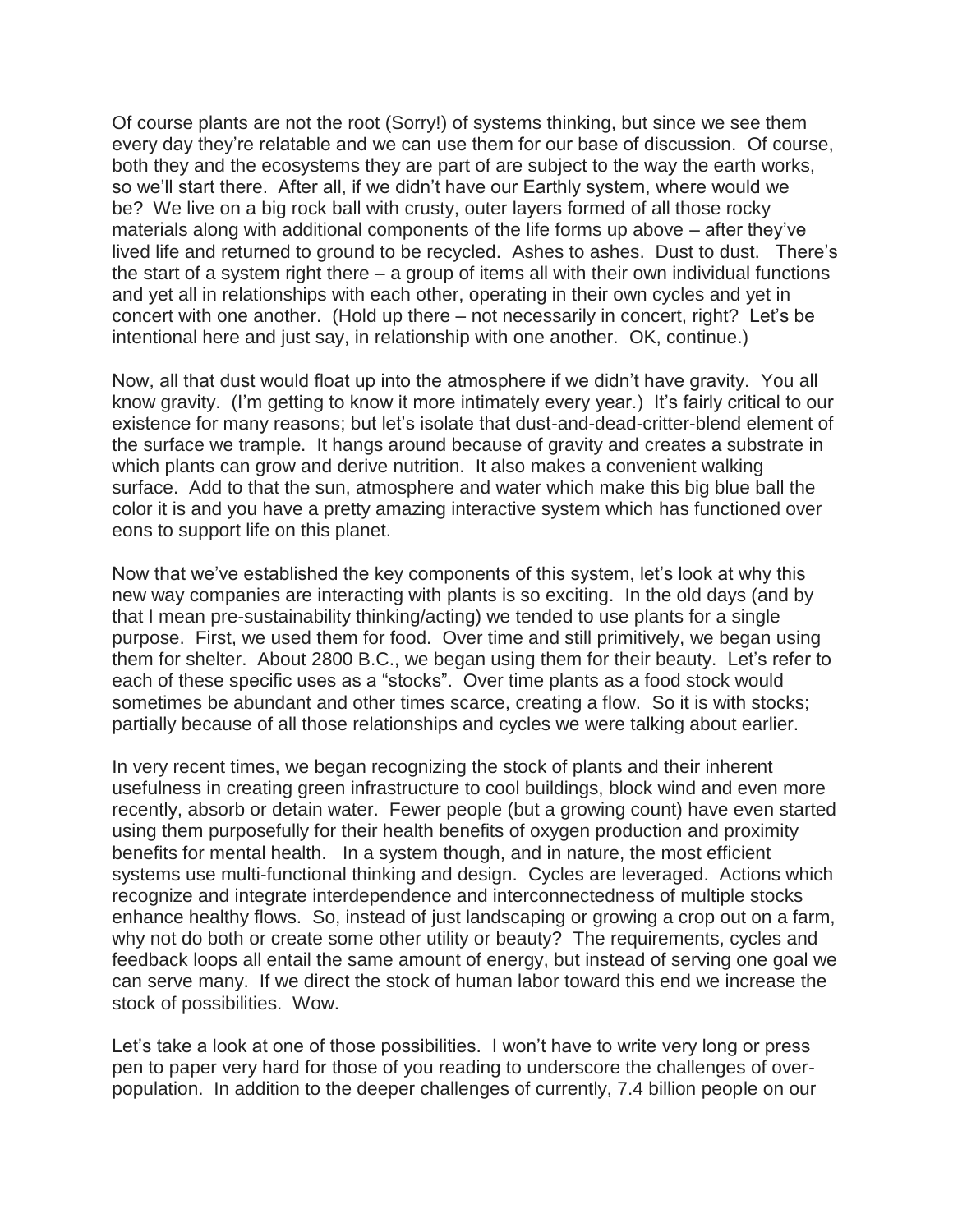planet, a first consideration is always feeding all these two-leggeds. By thinking in systems we can increase our stocks in all the things we've pressed plants into service for: food, shelter, infrastructure, health and well-being (as well as income). By using plants in a multi-functional way within cities we are also able to protect habitat stocks outside cities since we needn't plough more ground in ever-widening circles, then truck plant stocks to where we live.

Importantly, as [with IKEA and Space10's](http://inhabitat.com/ikeas-space10-is-creating-on-site-aquaponic-farms-for-restaurant-supply/) collaborative work in Denmark, [Chicago's](http://farmedhere.com/farmedhere-announces-plans-to-open-new-indoor-vertical-farm-in-louisville-kentucky/)  [FarmedHere projects across North America](http://farmedhere.com/farmedhere-announces-plans-to-open-new-indoor-vertical-farm-in-louisville-kentucky/) and [Japan's lettuce production](http://inhabitat.com/the-worlds-largest-indoor-farm-produces-10000-heads-of-lettuce-a-day-in-japan/) facility; food can be local. That alone is huge. But if we could interface with plants and animals as AECOM is suggesting with a new conceptual cityscape literally "rooted" in aquaponic ponds, we could supply fish for human consumption and nutrients for verticallysupported floral and food crops while providing shade and healthier air in a public square for all to see and enjoy. In addition, the projects already operating take pressure off utility grids by shrinking water consumption to as little as 1% of conventional farming, cut food waste up to 40% and increase production on a breathtaking scale. In Maryland, the [Enviro-Center](http://www.enviro-center.com/video.html) is even integrating plants into their leasing framework where occupants of offices receive some food in addition to space for their monthly rent. Urban farmers using rooftop farming are mitigating upward spiraling urban heat cycles by reducing roof temperatures by up to [90°F](https://www.epa.gov/heat-islands/using-green-roofs-reduce-heat-islands) in summer months. And of course, these new enterprises also provide jobs.

What we haven't accounted for is the fact that nothing in a system of any size – not a plant in its ecosystem, nor us in our food/beauty/shelter/infrastructure/well-being framework – is static. Flow indicates that by definition. Life flows. It shifts. First one thing is in higher supply; then another. And the flows of all our interacting stocks create feedback loops governed by the relationships of those stocks to each other and their attendant flows. Here's where we often foul up. Humans, in our more-is-better mindset, tend to think that reinforcing flows are what we need to achieve. More widgets from our widget factory. More money. More buildings. More infrastructure. More. More. More. The problem – and I think you already know where I'm going – is that we forget that all those elements are stocks tied to a larger

system. So, more two-leggeds mean more food requirements, shelter and infrastructure – exponentially at times. And the other stocks within that system become strained to provide for those reinforcing feedback loops.

If, however, we utilize systems thinking – while considering the health and flow of each of the component stocks – and we can move toward a healthier system of balanced flows. That's where companies like AECOM are getting it right. Don't just provide food. Provide food and the nutrition base for that food along with beauty, shade to counter urban heat island effects, healthier air and infrastructure at the same time. Multi-use. Multi-service. Interconnected. Interdependent. This is where the sustainability we believe in meets the evidence we require. Now all we need to do is act – and support those who are already acting in this manner. This means educating those in our communities and those with whom we work. This means deploying systems thinking in our own lives.